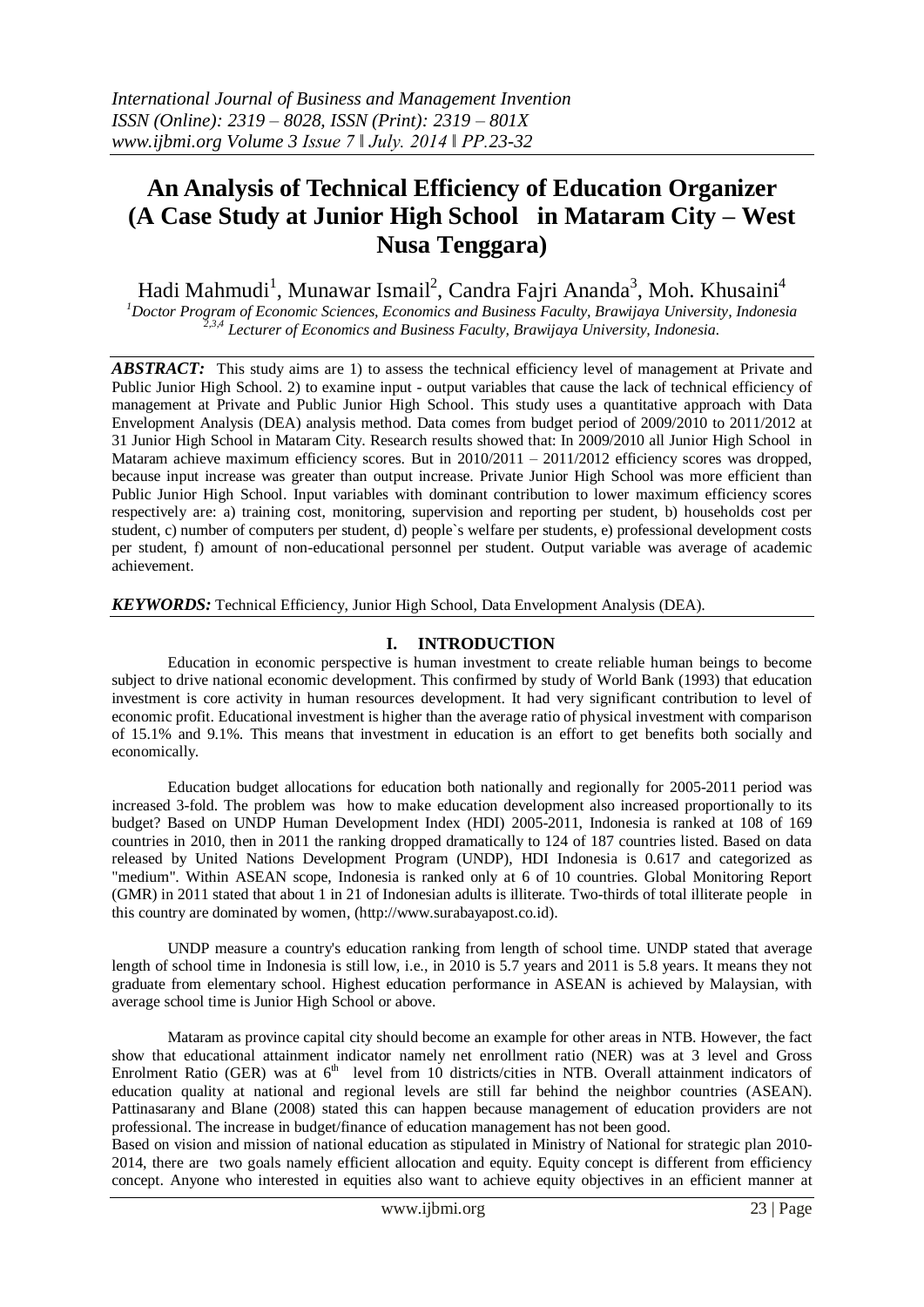lowest cost. If injustice remediation can not be achieved with lowest cost, it would become a resources waste. It can achieve a higher level if there is improvement in an efficient use of resources in pursuit of equity objectives. Production function in education is a relationship between the inputs used in education that can be transformed into educational output. Fattah (2009) stated there are several factors of educational inputs such as student characteristics, environment and school factors. Gian and Gilberto (2001) defines the relationship between inputs and outputs in production function are Output school = function (Cost, teacher, non-teacher, facilities/technology, student background and environment).

Sabiran (2003) stated that inconsistency of Indonesia education quality is caused by different operational funding allocation for each school. Bigger fund can make better education quality. Adversely, Geert and Andrew (2007) show that in Arab Republic relatively large expenditure in education sector does not always produce the most efficient outcomes. According Pattinasarany and Blane (2008), Indonesia Elementary School is still inefficient. While Muzakar Isa, (2009) said that efficiency scores of Surakarta high schools is lower than private school. Gian and Gilberto (2001) stated that for-profit private schools in Italy more efficient than public schools, meaning the efficiency of school management does not depend on magnitude and size of school budget.

Research on education provider efficiency has been done by experts around the world, as Marijn, Victoria and Stephane (2007), Geert et al. (2007), Etibar and Anna (2008). Input variable of cost/student ratio is calculated globally, not specified according to posts usage. Furthermore, research results only explain level of efficiency achieved by each samples school, without providing solutions on how to improve the efficiency scores for schools that have not reached the maximum efficiency score. Meanwhile Etibar and Anna (2008) stated school success does not depend on budget allocation, one factors to increase school success is efficiency level of management. Therefore, previous studies result on education provider efficiency is not able to provide a more real benchmark to improve school success.

This study become first step to improve school performance that measured by school efficiency. Input variable of cost/student ratio is calculated in detail according to their items usage. Schools that have not reached the maximum efficiency score was given information of a potential improvement related to input and output variables to become a reference to improve the efficient score. This is because education providers, especially Junior high School in Mataram still not managed efficiently. Score efficiency can be used as school performance information. High efficiency score means that school performance is high school. Adversely, low efficiency score means lower school performance. In addition, potential improvement also can be used as consideration to achieve better equity in school management. Furthermore, it is necessary to measure technical efficiency and the cause of lack of efficiency in Private and Public Junior High School in Mataram city for 2009-2012. Based on explanation above, this study has the following objectives:

- 1) Assessing the technical efficiency level of management at Public and Private Junior High School.
- 2) Assessing the input-output variables that lead technical inefficiency of management at Public and Private Junior High School.

# **II. LITERATURE**

## **2.1. Production function**

Production function is a relationship between the amount of output produced and inputs needed to produce output, with a certain degree of technical knowledge. Production function shows the total units of a product as a function of input units. In other words, nature of production function shows the relationship between the factors of production and level of production.

Coelli (2005) describes a Decision Making Units (DMUs) using a number of N inputs (e.g., labor, facilities and infrastructure) to produce a single output. The possibility of such DMUs technology can be summarized by following production function:

 $q = f(x)$ 

Where q represents output and  $x = (x1, x2, ..., xN)$  is vector of input N x 1. The inputs should taken into account in decision-making, while some other inputs outside the model (e.g., environmental) also important, but usually it is better to put in general structure of function f (.).

Production function in education is a relationship between resources used in education that can be transformed into educational output. Generally, education output is a function of a number input. Gian and Gilberto (2001) abstractly defines the relationship between inputs and outputs in production function as follows: Output school = function (cost, teacher, non-teacher personnel, facilities/technology, background students, and environment). School cost or expenditure according to Fattah (2009) for operational needs is outlined as follows: 1)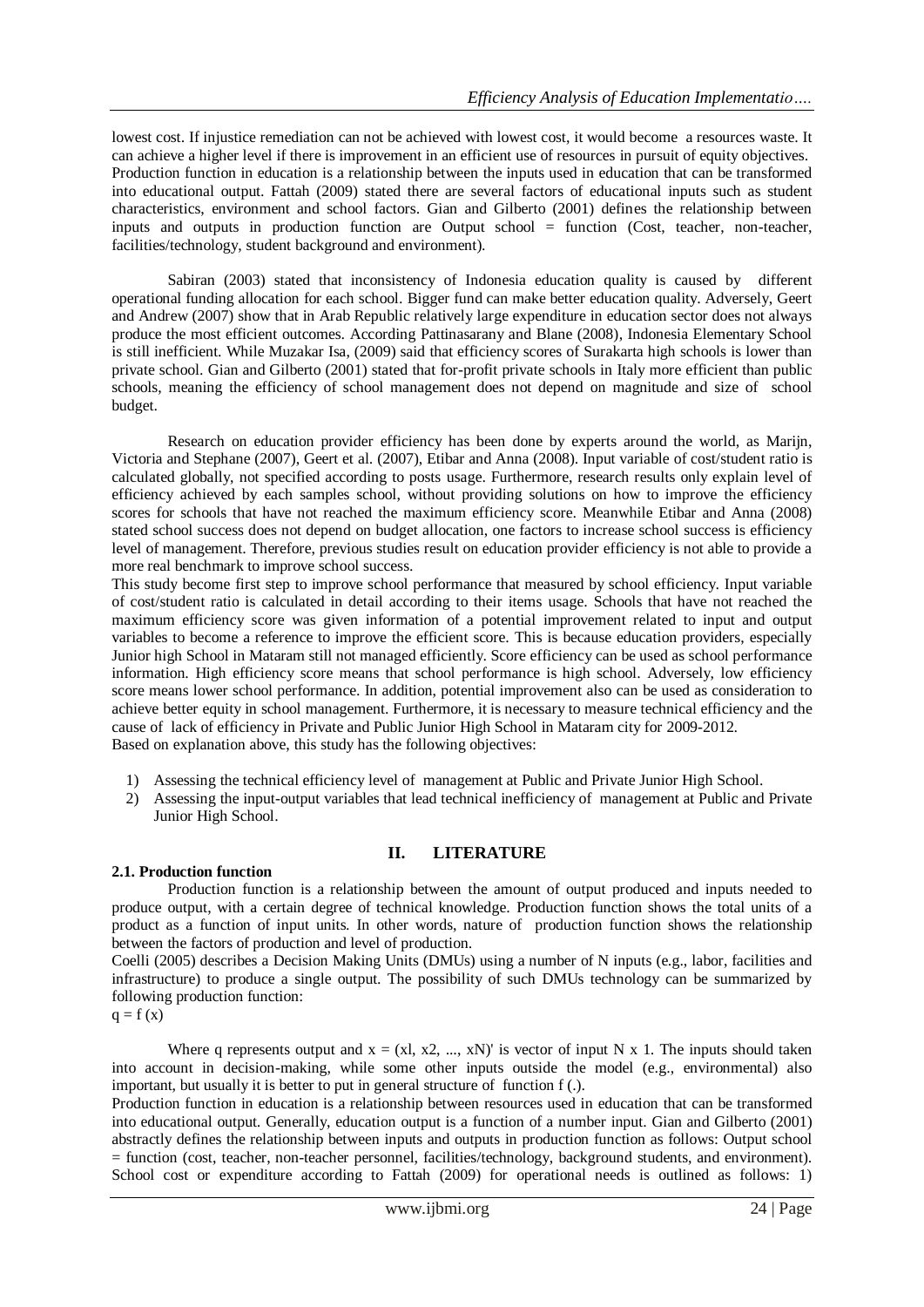Salary/Employees welfare, 2) Improvement of teaching and learning activities, 3) Maintenance/replacement of facilities and infrastructure, 4) Increased development of student activities, 5) Improved professional skills of teachers, 6) Administration, 7) Monitoring/supervision/guidance.

# **2.2 Efficiency**

# *2.2.1 Efficiency Type*

Worthington (2001) and Nicholson (2003) stated there are three terms of efficiency based on economic theory, namely technical efficiency, price efficiency and economic efficiency (allocative or price efficiency). Samsubar (2000) states that economic efficiency consists of technical efficiency and allocative efficiency. Technical efficiency is a combination of capacity and ability to produce economic units to a maximum output level of number of inputs and technology. Allocation efficiency is the ability and willingness of economic units to operate at level of marginal product equals with marginal cost ( $MP = MC$ ).

## *2.2.2. Efficiency Based on Input Orientation*

Coelli (2005) illustrates his ideas with simple example involving some DMUs using two inputs (x1 and x2) to produce a single output (q) under the assumption of constant returns to scale. Some DMUs Isoquant really efficient, it is represented by SS' in graph 2.1 to facilitates the measurement of technical efficiency. If certain DMUs using input quantity, defined by point P, to produce a unit of output, the technical inefficiency of DMUs that can be represented by a QP, which is sum of all inputs can be proportionally reduced without reduce output. It is usually expressed in percentage by ratio QP/0P, which represent the percentage of all inputs that need to be reduced to achieve technical efficient production.

Technical efficiency (TE) of DMUs is usually measured by following ratio:

## $TE = 0Q/0P$

This equation will same as the equation 1 - QP/0P, where the values range between zero and one, and because it produces an indicator degree of company technical efficiency. Value 1 implies that company has achieved full efficient conditions. Graph 2.1 describes  $x1 =$  first input,  $x2 =$  second input, q = output. If ratio of input prices (represented by line AA') is also known, then the point is efficient allocative production can also be calculated. For example, the point Q has achieved technical efficiency because it is above efficient isoquant curve.

Size of technical efficiency with input-oriented of DMUs can be expressed in a input functions  $(x, q)$  as follows: Coelli (2005: 53):

 $TE = 1/(x, q)$ 

DMUs technically efficient if it also lies at the limit, as far as  $TE = 1$  and  $(x, q) = 1$ .

Input price information can be used to measure cost efficiency of DMUs. Suppose w represents the vector of input prices and x represents the vector of observable inputs in relation to point P. Suppose  $x \wedge$  and  $x *$ represents the input vector associated with point Q for technical efficient and cost minimization input vector in Q'. Cost efficiency is defined as ratio of DMUs input costs related to input vector, x and x \*, which is related to points P and Q'. Therefore,<br>  $CE = \frac{w'x^*}{w'x} = \frac{OR}{OP}$ 



**Graph** 2.1: Allocative and Technical Efficiency (Coelli (2005).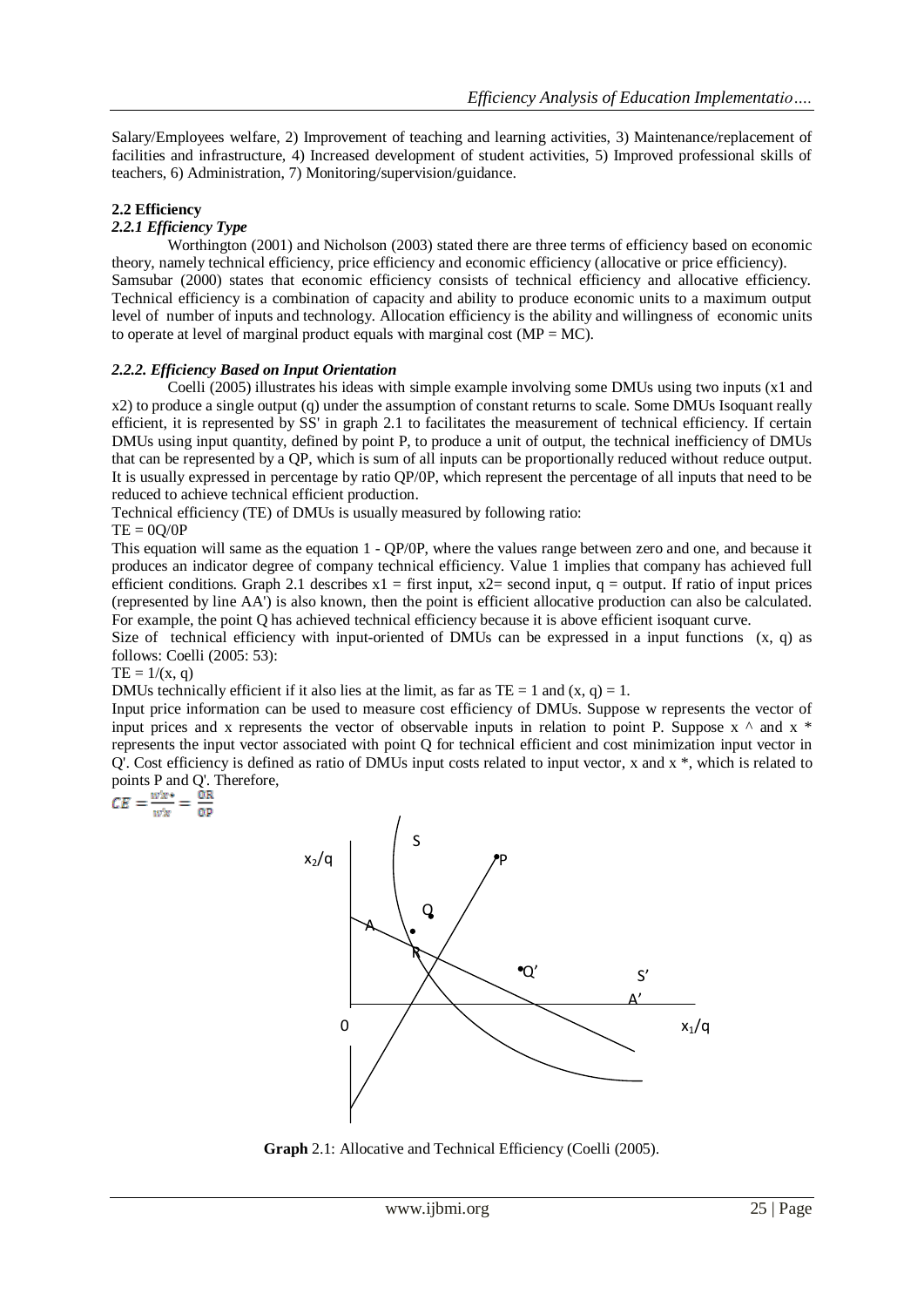If input price ratio, represented by slope of isocost line, AA' in graph 2.3, then these allocative efficiency and technical efficiency measurement can be calculated using the isocost line. It is presented by Coelli (2005) as follows:

$$
AE = \frac{wx}{w'x} = \frac{OR}{OP}
$$

$$
TE = \frac{wx}{w'x} = \frac{OQ}{OP}
$$

This equation shows that distance RQ represents the reduction in production costs that would occur if production occurs at point Q' (efficient allocative), but point Q which is inefficient allocative. Given technical efficiency measurement, total cost efficiency (CE) can be expressed as a product of technical and allocative efficiency measurement with follows formulation (Coelli (2005):

*TExAE = (0Q/0P)x(0R/0Q) = (0R/0P) = CE* 

All measurement of this efficiency is limited by zero and one. Graphic illustration on efficiency measures uses constant returns to scale. The use of constant returns to scale and two input variables can be described by two dimensions graph.

## *2.2.3 Efficiency Based on Orientation-Output*

Illustration of output orientation measurements involve production with two output (q1 and q2) and single input (x). When considering the CRS, the technology can represent production curve in two dimensions. This example is illustrated in graph 2.2 where the curve ZZ' is a production possibility curve and point A in accordance with inefficient DMUs. Note that inefficient DMUs operating at point A is located at bottom of curve, because ZZ' represents a bond for possible production.

Output efficiency orientation measures are defined as follows. Graph 2.2 AB represents technical inefficiency. Output can be increased without requiring extra inputs. Therefore, a measure of technical efficiency outputoriented is ratio of:

 $TE = 0A/0B =$ do  $(x, q)$ 

Where do  $(x, q)$  is a output function on input of vector x and output of vector q. Income efficiency can be defined for output price of vector p and represented by line  $DD'$ . If q, q  $\land$  and q  $*$  represents output vector of observed DMUs, which is related to point A, which is an efficient vector production-related technical with efficient vector of point B and revenue associated with point B' , then the revenue efficiency is defined as follows :

$$
RE = \frac{p|q}{p|q*} = \frac{OA}{OC}
$$

If no information about the price, it will be able to draw the line DD' , and defining measures of allocative and technical efficiency as follow:

$$
AE = \frac{p'q^A}{p'q^*} = \frac{OB}{OC}
$$

$$
TE = \frac{p'q}{p'q^A} = \frac{OA}{OB}
$$

This efficiency technique has the interpretation of revenues increase (equal with cost reduction of allocative inefficiency in input oriented case). In addition, Coelli (2005) defines overall efficiency of revenue as product of two sizes.

 $RE = (0A/0C) = 0A/0B$  x  $(0B/0C) = TE$  x AE

These three sizes are constrained by zero and one. Size of technical efficiency output-oriented is equal to output function.

## **2.3. Efficiency and Equity**

Vision and mission of national education and Ministry of National Education 2010-2014 are To expand and equalize access to education and gender equality at all levels in all provinces, districts, and cities; Realizing governance, management control systems, and internal control systems that modern, effective, and efficient. This vision and mission cover two goals namely allocation and equalization efficiency.

It should be stressed that anyone interested who equities also want to achieve equity objectives in an efficient manner, namely lowest cost. If injustice improvement can not be achieved with lowest possible cost, it would become a waste of resources. It can achieve a higher level if there is no improvement in an efficient usage of resources in pursuit of equity objectives.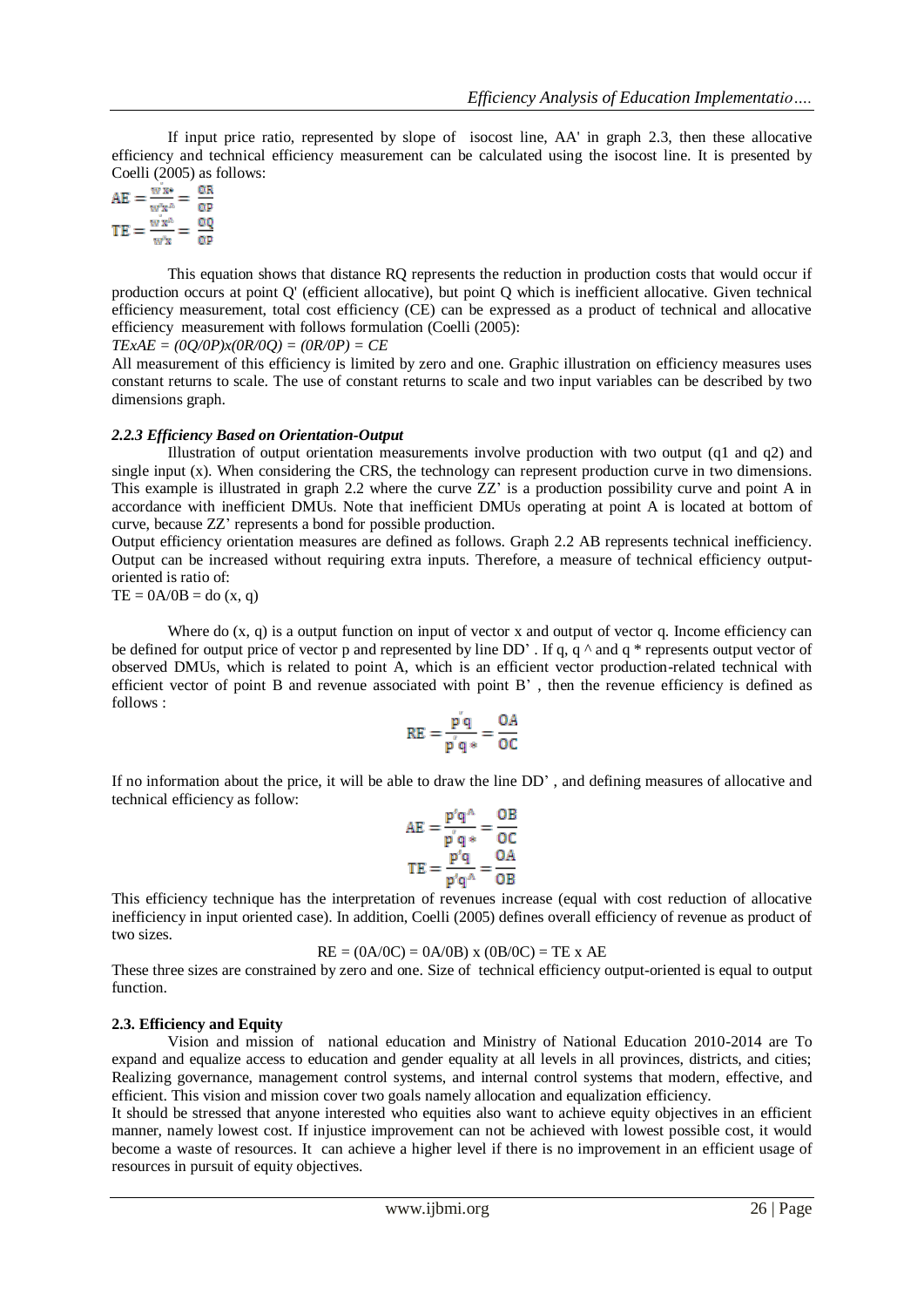# **III. CONCEPTUAL RESEARCH FRAMEWORK**

# **3.1. Conceptual Framework**

Input-output process is needed to determine how the inputs affect outputs. It needs to know the form of production function of education. Gian and Gilberto (2001) defines relationship between inputs and outputs in production function as follows: School output = function (cost, teacher, non-teacher personnel, facilities/technology, student background, and environment). Furthermore Fattah (2009) also uses variable input costs that specified in accordance with designation of format RAPBS.

| Basic Theories of Previous Research                                           |  |  |
|-------------------------------------------------------------------------------|--|--|
|                                                                               |  |  |
| Rajiv D Banker, et al. (2000), Gian and Gilberto (2001),                      |  |  |
| Marijn, Victoria and Stephane (2007), Geert et.al                             |  |  |
| (2007), Etibar and Anna (2008), Pattinasarany and                             |  |  |
| Blane (2008).                                                                 |  |  |
| Fattah (2009), Format RAPBS SLTP                                              |  |  |
| Fattah (2009), Format RAPBS SLTP                                              |  |  |
| Fattah (2009), Format RAPBS SLTP<br>3) Ratio the cost to increase learning    |  |  |
|                                                                               |  |  |
| Fattah (2009), Format RAPBS SLTP                                              |  |  |
| 5) Cost of maintenance and replacement of<br>Fattah (2009), Format RAPBS SLTP |  |  |
|                                                                               |  |  |
| Fattah (2009), Format RAPBS SLTP                                              |  |  |
|                                                                               |  |  |
| Fattah (2009), Format RAPBS SLTP                                              |  |  |
| 8) Ratio of monitoring, supervision and<br>Fattah (2009), Format RAPBS SLTP   |  |  |
|                                                                               |  |  |
| Pattinasarany and Blane (2008), Marijn, Victoria and                          |  |  |
| Stephane (2007), Geert et.al (2007), Etibar and Anna                          |  |  |
| (2008)                                                                        |  |  |
| Pattinasarany and Blane (2008)                                                |  |  |
| Gian Paolo Barbeta and Gilberto Turati (2001), Rajiv D                        |  |  |
| Banker, et al. (2000)                                                         |  |  |
| Etibar and Anna (2008)                                                        |  |  |
|                                                                               |  |  |
| Marijn and Stephane (2007)                                                    |  |  |
| Marijn, et al.(2007), Geert, et al. (2007)                                    |  |  |
| Etibar and Anna (2008)                                                        |  |  |
| Pattinasarany and Blane (2008)                                                |  |  |
|                                                                               |  |  |

Source: Author, 2013

Concept above underline this research to measure technical efficiency to improve productivity performance evaluation of education providers to carry process of education. Based on description above, the research model can be made as follows:

#### **Graph 3.1: Research Model**

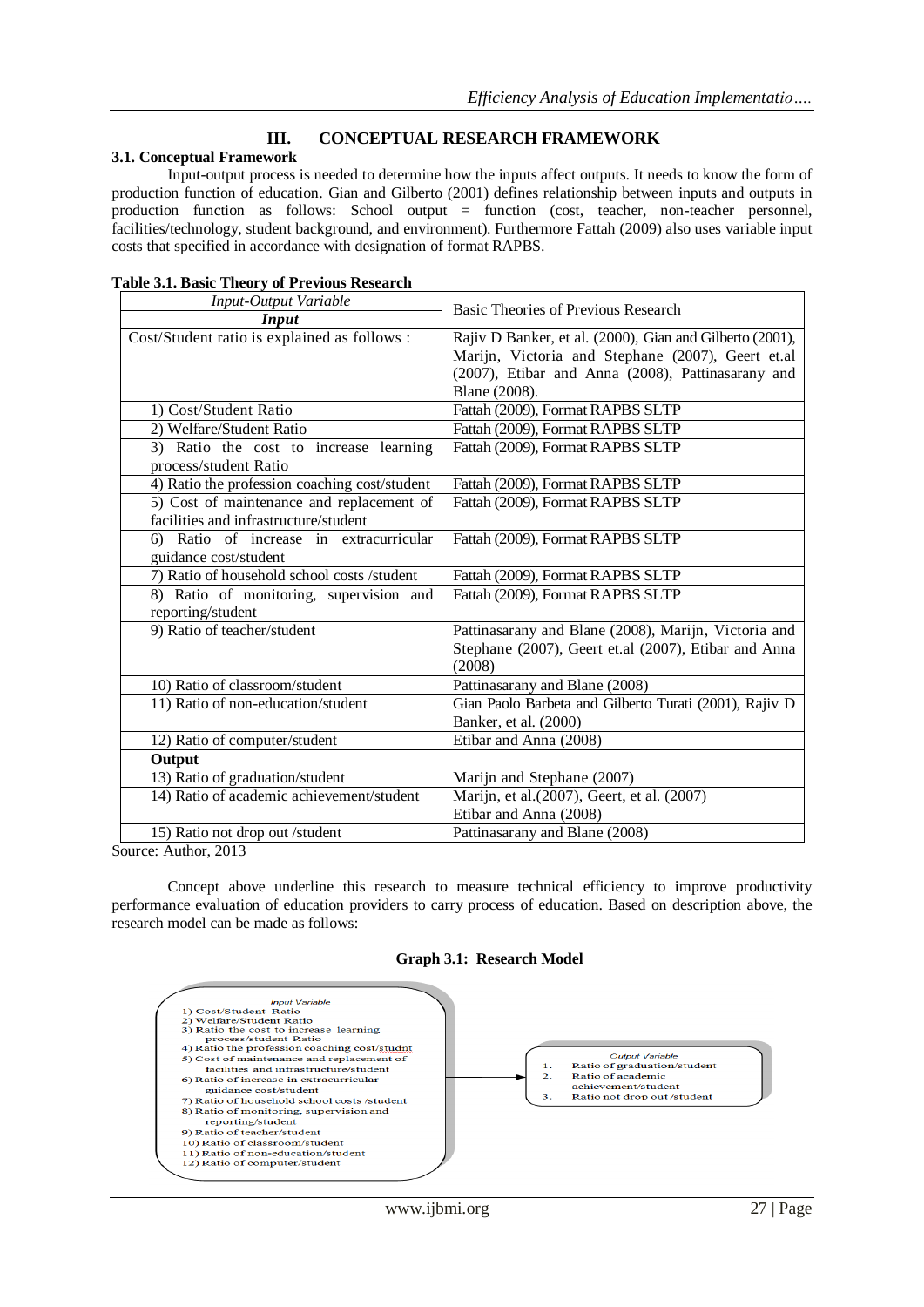# **IV. METHODS**

This study uses a positivist approach to explain how school expenditure can minimize input costs per student and infrastructure per student to maximize output. Variables consists of two main variables, namely input and output variables. Input variables consist of: 1) Ratio of salary/student, 2) Ratio Welfare/students, 3) Ratio of cost increase in learning activity /student, 4) Ratio of cost of maintenance and replacement of facilities and infrastructure/student, 5) Ratio of cost to increase extracurricular coaching/student, 6) ratio of household school costs /student, 7) ratio the cost of training, monitoring, supervision and reporting/student, 8) ratio of teacher/student, 9) Ratio classroom/student, 10) ratio of administrative staff/student, 11 ) ratio computer/student. Output variables consist of: 1) Ratio graduation/student, 2) Ratio of total report weight /student, 3) ratio not drop out /student.

This research object is all Junior high school under Dikpora coaching in Mataram city. It comprises 23 Public Junior High School and 8 Private Junior High School, total of 31 junior high school. Data was collected by census method. The collected data was analyzed by Envelopment Analysis (DEA).

There are several approaches to measurement of efficiency in DEA, namely by maximizing output and minimizing input (Ramanathan, 2009). In addition, measurement efficiency of a decision making units (DMUs) is also used to determine benchmarking toward observed units (Bogetoft and Otto, 2011). Furthermore, DEA is used to analyze annual data from 2009/2010 to 2011/2012 at Junior High School in Mataram as the study site.

# **V. RESULTS AND DISCUSSION**

### **5.1. Efficiency Level Measurement at Junior High School in Mataram**

Average efficiency score for period 2009/2010 to 2011/2012 at Public and Private Junior High School in Mataram are follows. Year 2009/2010 show average of efficiency scores are 100% for Public and Private Junior High School. 2010/2011 year average efficiency score of 99.09% Junior High School and the average efficiency score of 99.73% Private Junior High School. In 2011/2012 average efficiency score of 98.19% Junior High School and the average efficiency score of 100% Private Junior High School. Year 2011/2012 show average of efficiency scores are 99.09% for Public Junior High School . It is smaller than Private Year 2009/2010 show average of efficiency score (99.91%). These results are in line with opinion of Gian and Gilberto (2001) that private schools more efficient than public schools.

Adversely, Maria-Jesus Mancebon-Torrubia, at.al, (2010), revealed that public secondary schools in Spain is more efficient than private schools. This conclusion is consistent with study conducted by Braun, Jenkins  $\&$ Grigg (2006); Lubienski & Lubienski (2006); Barbetta & Turati, 2003), where private school proved less efficient compared to public school.

This difference due to more demand by public, so that new admissions process requirements are more stringent for public school compared to private schools. As a result, public schools get new students with better socioeconomic factors than private school. Conducive family background also become a significant factor for development of student achievement.

These opinion was consistent with Braun, H., Jenkins, F., & Grigg, W. (2006); Lubienski, S.T., & Lubienski, C. (2006); Barbetta, G.P., and Turati, G. (2003); Calero, J., & Escardíbul, J.O. (2007); Lubienski, C., Weitzel, P., & Lubienski, S.T. (2009) that factors of social group differences in school performance has no significant effect on education. Differences in school performance is more closely related to external factors, namely student school background.

Input and output conditions change for each year affect on level of efficiency score. Four Junior High School of 4, 2, 11 and Dwi Jendra has a score of less than 100 percent, causing average efficiency become 99.50%. This indicates that there is still less optimal for usage and allocation of inputs to produce outputs that have been performed by Junior High School in Mataram City. These results are in accordance with Pattinasarany and Blane (2008) that achieve good performance, management of educational institutions must be professional.

### **5.2. Effort in Improving Efficiency Scores**

To determine school efficiency level, it conducted a maximum efficiency result measurement and calculating where variables that contribute dominant value on efficiency. It is necessary to see contribution of input variables on output variables at each school/DMUs. Therefore, it needs to see the value of "slack potential improvement" at maximum efficient reference set. Comparison of less efficient school can be done by benchmarking to school with 100 percent efficiency, as shown in Table 5.1.

Table 5.1 shows that at year 2010/2011 there are 3 junior with efficiency score below 100% efficiency (i.e. Junior High School 2, 19 and Dwi Jendra). To get maximum efficiency, Junior High School 2 can benchmark to Junior High School of 1, 6, 7 and 13. Furthermore, Junior High School 19 can benchmark to Junior High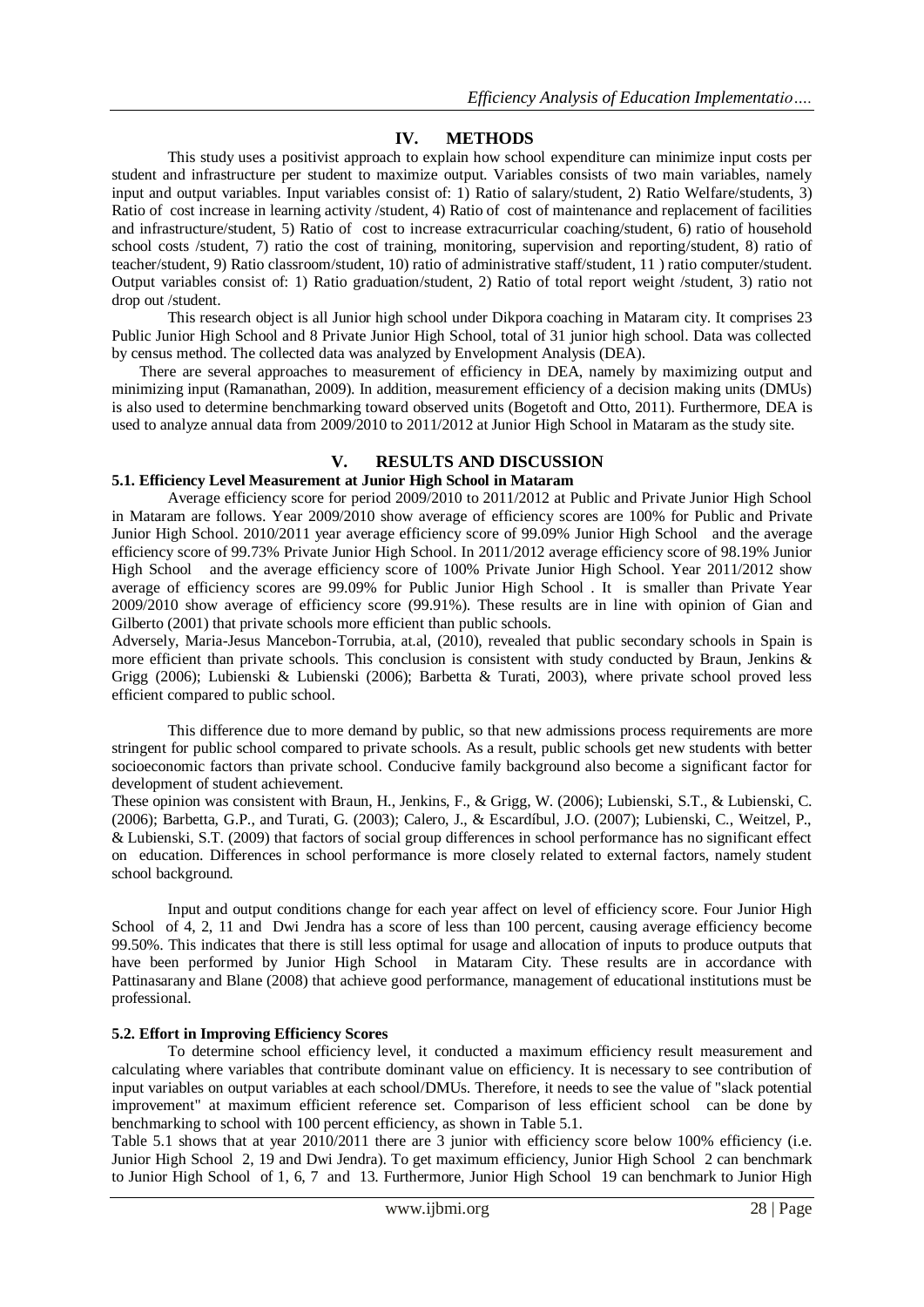School of 1, 3, 7, 12, 13, 15 and Darul Hikmah. Junior High School of Dwi Jendra can benchmark to Junior High School 3, 12, Darul Hikmah and Darul Falah.

| 1 CHOU 2010/2011 - 2011/2012     |                                                               |                                                                   |  |  |  |  |
|----------------------------------|---------------------------------------------------------------|-------------------------------------------------------------------|--|--|--|--|
| <b>Inefficient School</b>        | <b>Efficient Reference</b>                                    |                                                                   |  |  |  |  |
|                                  | 2010/2011                                                     | 2011/2012                                                         |  |  |  |  |
| Junior High School 2             | Junior High School 1, 6, 7,<br>13                             | Junior High School 1, 6                                           |  |  |  |  |
| Junior High School 11            |                                                               | Junior High School 1, 7,<br>12, 13,<br>16 and Salfiah Darul Falah |  |  |  |  |
| Junior High School 19            | Junior High School 1, 3,<br>7.12.<br>13, 15, and Darul Hikmah | Junior High School 1, 7,<br>13, Darul Hikmah                      |  |  |  |  |
| Junior High School Dwi<br>Jendra | Junior High School 3, 12,<br>Darul Falah, and Darul<br>Hikmah |                                                                   |  |  |  |  |

**Table 5.1. Efficient Reference Set of Junior High School in Mataram Period 2010/2011 - 2011/2012**

Source: Secondary data processed (2010/2011 to 2011/2012)

In 2011/2012, Junior High School 2 can benchmark to Junior High School 1 and 6 to get maximum efficiency 6. Furthermore, Junior High School 11 in can benchmark on Junior High School 1, 7, 12, 13 , 16 and Salafiah Darul Falah. Junior High School 19 can benchmark to Junior High School 1, 7, 13, and Darul Hikmah to get maximum efficiency.

# **5.3. Total Potential Improvement**

DEA method assumes that not all entities are in a state of maximum efficient. DEA method can measure input-oriented efficiency. Measurement be done to several input variables used by school as a factor of production to produce output. It can be used as a reference strategy to reduce input to improve school performance, as measured from maximum efficiency score (100 per cent).

**Table 5.2. "Total Potential Improvement" Junior High School 2, 19 and Dwi Jendra in Mataram Year 2010/2011**

|                |                                                            | <b>Total Potential</b> |
|----------------|------------------------------------------------------------|------------------------|
| N <sub>0</sub> | Input                                                      | <b>Improvement</b>     |
| 1              | Ratio of computer/student                                  | $-12,05%$              |
| $\overline{2}$ | Ratio of household school costs /student                   | $-11,12%$              |
| 3              | Ratio of non-education/student                             | $-10,86%$              |
|                | Cost of maintenance and replacement of facilities and      |                        |
| 4              | infrastructure/student                                     | $-9,24%$               |
| 5              | Welfare/Student Ratio                                      | $-8,33%$               |
| 6              | Ratio the cost to increase learning process/student Ratio  | $-8,3%$                |
| $\overline{7}$ | Ratio of monitoring, supervision and reporting/student     | $-7,7%$                |
| 8              | Ratio of increase in extracurricular guidance cost/student | $-7,6%$                |
| $\mathbf Q$    | Ratio the profession coaching cost/student                 | $-7,11%$               |
| 10             | Ratio of Wage/Student                                      | $-6,81%$               |
| 11             | Ratio of classroom/student                                 | $-5,38%$               |
| 12             | Ratio of teacher/student                                   | $-5,05%$               |
|                | output                                                     |                        |
| 13             | Ratio of graduation/student                                | 0,44%                  |
| 14             | Ratio of academic achievement/student                      | 0%                     |
| 15             | Ratio not drop out /student                                | 0%                     |
|                | $Souro$ , $Sconform$ data processed $(2010/2011)$          |                        |

Source: Secondary data processed (2010/2011)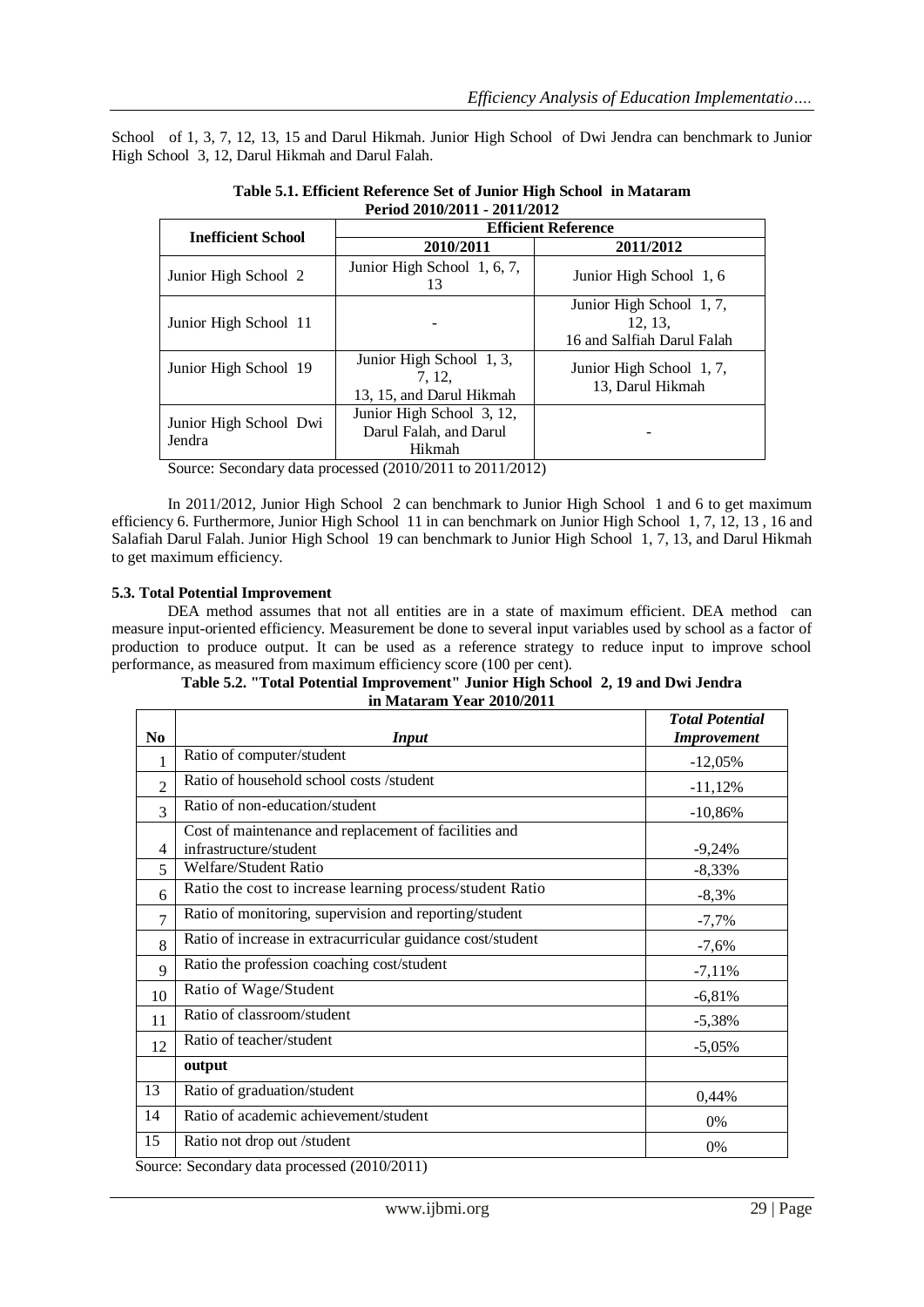Efficiency measurement results from DEA obtains total " potential improvement" for all Junior High School that not reached maximum of efficiency. Table 5.2 shows 3 Junior High School has not reached maximum efficiency, namely: Junior High School 2, 19 and Dwi Jendra. Input variable the cause of inefficiency respectively are follows: computer ratio/student must be reduced by -12.05%. It means ratio computers available is 78/1313 (1:17) or one computer for 17 students to be reduced by 12:05 % to become 69/1313 (1:19) or one computer for 19 students. Input variable of household school cost/student ratio must be reduced by 11:12%. It means ratio of household school costs/student at 721.962/1313 (Rp 549,857 per student) to become 641.680/1313 (or Rp 488,713 per student) for one year.

Input variable of non educator/student ratio must be reduced by -10.86%. It means that noneducator/student ratio is 55/1313 (1:24) or one non-educator staff serve 24 students must be reduced by 10.86% to become 49/1313 (1:27) or 1 non-educational personnel serve 27 students. Similarly, other variable inputs should also be reduced as shown in Table 5.2.

Output variable of graduation/student ratio and not dropout/student ratio have "total potential improvement" 0%. It means both output variable has reached the maximum efficiency with 100% graduation and dropout rates are 0%. While academic achievement/student ratio still must be raised at 0:44 becomes 79.45% from 79.20, as shown in table 5.2.

| N <sub>0</sub> | Input                                                      | <b>Total Potential</b><br>Improvement |
|----------------|------------------------------------------------------------|---------------------------------------|
| 1              | Ratio of monitoring, supervision and reporting/student     | $-14,4%$                              |
| $\overline{c}$ | Ratio of household school costs /student                   | $-12,47%$                             |
| 3              | Welfare/Student Ratio                                      | $-10,89%$                             |
| 4              | Ratio the profession coaching cost/student                 | $-10,89%$                             |
| 5              | Ratio of non-education/student                             | $-8,67%$                              |
| 6              | Ratio of increase in extracurricular guidance cost/student | $-7,74%$                              |
| 7              | Ratio the cost to increase learning process/student Ratio  | $-7,62%$                              |
| 8              | Ratio of computer/student                                  | $-6,77%$                              |
|                | Cost of maintenance and replacement of facilities and      |                                       |
| 9              | infrastructure/student                                     | $-6,35%$                              |
| 10             | Ratio of Wage/Student                                      | $-6,05%$                              |
| 11             | Ratio of teacher/student                                   | $-4%$                                 |
| 12             | Ratio of classroom/student                                 | $-3,75%$                              |
|                | output                                                     |                                       |
| 13             | Ratio of academic achievement/student                      | 0,4%                                  |
| 14             | Ratio of graduation/student                                | 0%                                    |
| 15             | Ratio of not drop out /student                             | 0%                                    |

**Table 5.3. "Total Potential Improvement" of Junior High School 2, 11, and 19 in Mataram City for Year 2011/2012**

Source: Input-Output measurement results, secondary data processed 2011/2012

Table 5.3 shows in year 2011/2012 there are 3 Junior High School which has not reached the maximum of efficiency, namely: Junior High School 2, 11 and 19. The cause of less maximum efficiency respectively are follows: Ratio of monitoring, supervision and reporting/student should be reduced by 14.4%. It means Ratio of monitoring, supervision and reporting/student 699,328/1743 (Rp 401,221/student) become 598,625/1743 (Rp 343,45/student).

Ratio of Welfare/student must be reduced by 10.89%. It means Ratio of household school costs /student should be reduced from 967,237/1743 (per student/year People`s Welfare burden imposed by Rp 554,927) into 861,905/1743 (Rp 494,50/student). Other input variables should also be reduced, as shown in Table 5.2.

Output variable the ratio of graduation/student and not dropout /student have "total potential improvement" of 0%. It means that both output variable has reached the maximum efficiency with 100% graduation and dropout rates 0%. While academic achievement/student still must be increased by 0.40% from 81.43 into 81.76. For more details, see table 5.3.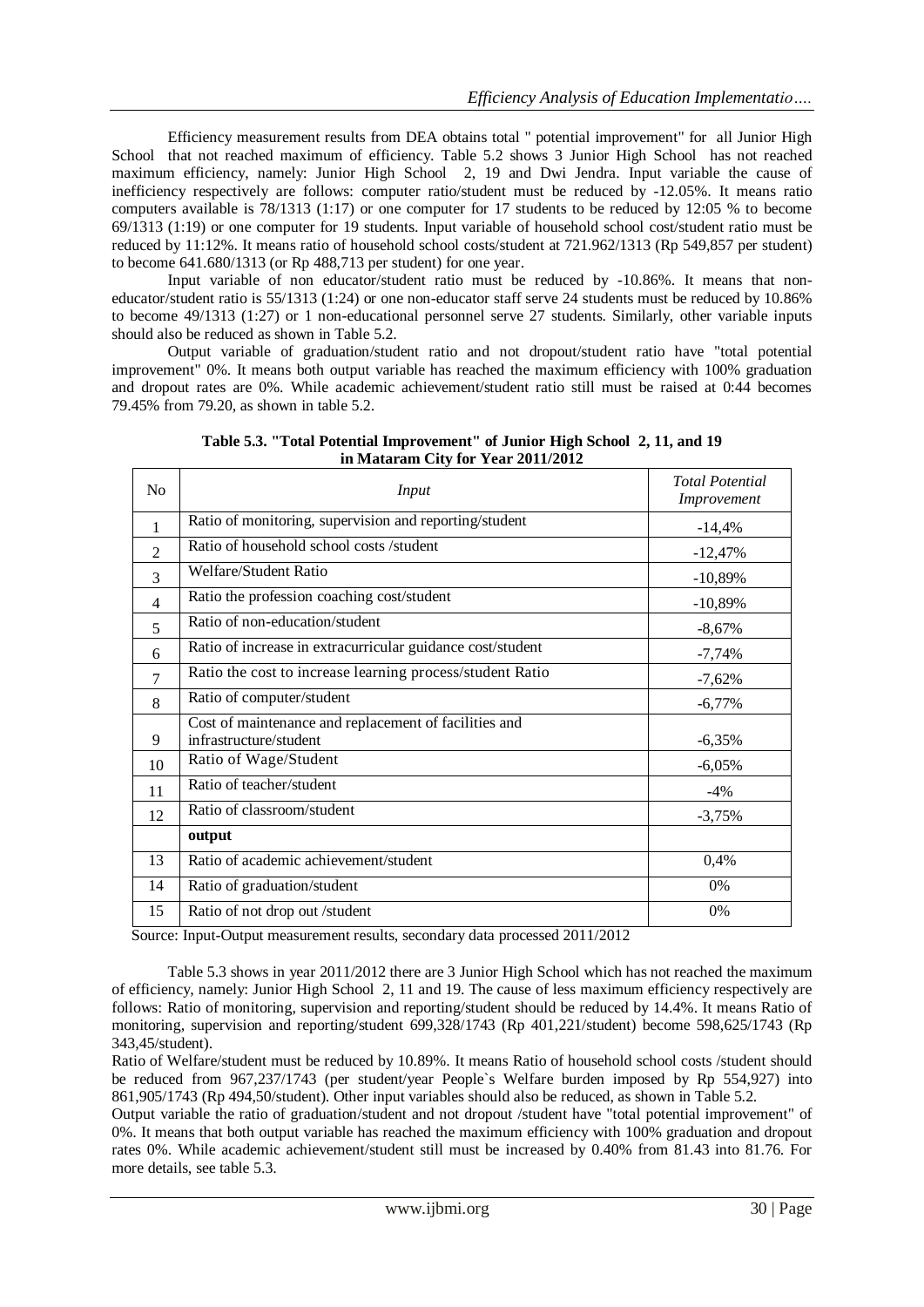# **VI. CONCLUSIONS AND RECOMMENDATIONS**

#### **Conclusion**

Based on analysis and discussion above, we can make following conclusions:

- 1) Average efficiency score of Private Junior High Schools are higher than Public Junior High Schools. Efficiency of Junior High School in Mataram for 2009/2010 reaches the maximum scores. For 2010/2011 to 2011/2012 there are three (3) Junior High School inefficient.
- 2) Inefficiencies were caused by wastage in inputs usage and output is not maximal. Generally, wasted input variables are:
- a) Monitoring, supervision and reporting per student which includes: cost of development activities, monitoring, and supervision at school level.
- b) Household school costs per student which include: cost of administrative activities, meetings and consumption.
- c) Number of computers per student
- d) Welfare per student which includes: wages and fees received by teachers and staff of upgrading activities, business travel, overtime.
- e) Cost of professional development per student which includes: school spending to improve the teaching profession in form of training, upgrading and others.
- f) Number of non-education staff per student
- 1. While its output variable that need to be improved is average academic performance improved.

#### **Suggestions**

- 1. Inefficient Junior High School should improve the ability in cost usage and allocation. Optimum cost usage and allocation can minimize input and produces maximum output so that efficiency becomes maximum.
- 2. Governance should be used to improve school budget allocation and monitoring systems. School's budget is focused on activities that directly related to teaching and learning process to maximize quality of academic achievement. The role of School Committee needs to be increased to prepare Budget School Plan .

#### **Research limitations and Future Research**

- 1. Data are available only for 3 years. Future research should use longer data to see clearly impact of changes.
- 2. DEA has several drawbacks, therefore future research should use stronger analysis tool.

#### **REFERENCES**

- [1]. Bank Dunia, (1993), *The East Asia Miracle*, Oxford, University Press.
- [2]. Barbetta, G.P., & Turati, G. (2003). Efficiency of junior high schools and the role of proprietary structure. *Annals of Public and Cooperative Economics*, 74 (4), 529551.
- [3]. Bogetoft, and Lars Otto. 2011. *Benchmarking with DEA*, SFA, and R. Heidelberg Springer Verlag.
- [4]. Braun, H., Jenkins, F., & Grigg, W. (2006). Comparing private schools and public schools using hierarchical linear modeling. Report 2006-461. Washington DC: National Center for Education Statistics.
- [5]. Calero, J., & Escardíbul, J.O. (2007). Evaluación de servicios educativos: elrendimiento en los centros públicos y privados medido en PISA-2003. *Hacienda Pública Española*, 183 (4), 33-66.
- [6]. Coelli, T. et.al. 2005.An Introduction to Efficiency and Productivity Analysis. Springer, United State of America.
- [7]. Depdiknas. 2001. *Kep Mendiknas no 053 tahun 2001 tentang Pedoman Penyususnan Standar Pelayanan Minimal Penyelenggaraan Persekolahan Bidang Pendidikan Dasar dan Menengah.*
- [8]. ---------------. 2005. Rencana Strategis Departemen Pendidikan Nasional 2005-2009, Jakarta: Depdiknas. hal. 13-20.
- -, 2009, Rencana Strategis Departemen Pendidikan Nasional Tahun 2010 2014 Jakarta, 17 September 2009. [9]. Etibar, Jafarov , and Anna Ilyina . 2008." Republic of Croatia: Selected Issues." IMF Country Report No. 08/159. <http://www.imf.org/external/> pubs/ft/scr/2008 /cr08159.pdf. Diakses tanggal 7 Juli 2010.
- [10]. Fattah, N. 2009. Ekonomi dan Pembiayaan Pendidikan. Bandung: Penerbit Rosdakarya.
- [11]. Geert, Almekidenders, , Aloina Cebotari, and Andreas Billmeier. 2007. "Arab r e public Of Egypt : selected Issues." IMF Country Report No. 07/381 . [http://www.imf.org/external/pubs /ft/scr/2007/ cr07381.pdf.](http://www.imf.org/external/pubs%20/ft/scr/2007/%20cr07381.pdf) Diakses pada tanggal 7 Juli 2010.
- [12]. Gian Paolo Barbeta dan Gilberto Turati. 2001. *Efficiency of Junior High Schools and The Role of Proprietary structure.* Italy : Journal, Stato o Mercato Intervento Publico e architektture dei mercati Pavia, Universita. 5-6 Ottobre 2001.
- [13]. Lubienski, S.T., & Lubienski, C. (2006). School sector and academic achievement: a multilevel analysis of NAEP mathematics data. *American Educational Research Journal*, 43 (4), 651-698.
- [14]. Lubienski, C., Weitzel, P., & Lubienski, S.T. (2009). Is there a "consensus" on school choice and achievement? *Educational Policy*, 23 (1), 161-193.
- [15]. Mancebon, M. & Mar Molinero, C. (2000).Performance in primary schools. Journal of the Operational Research Society, 51, 843-854.
- [16]. Maria-Jesus Mancebon-Torrubia and Jorge Calero and Alvaro Choi and Domingo Perez imenez-de-Embun ,2010, Effciency of